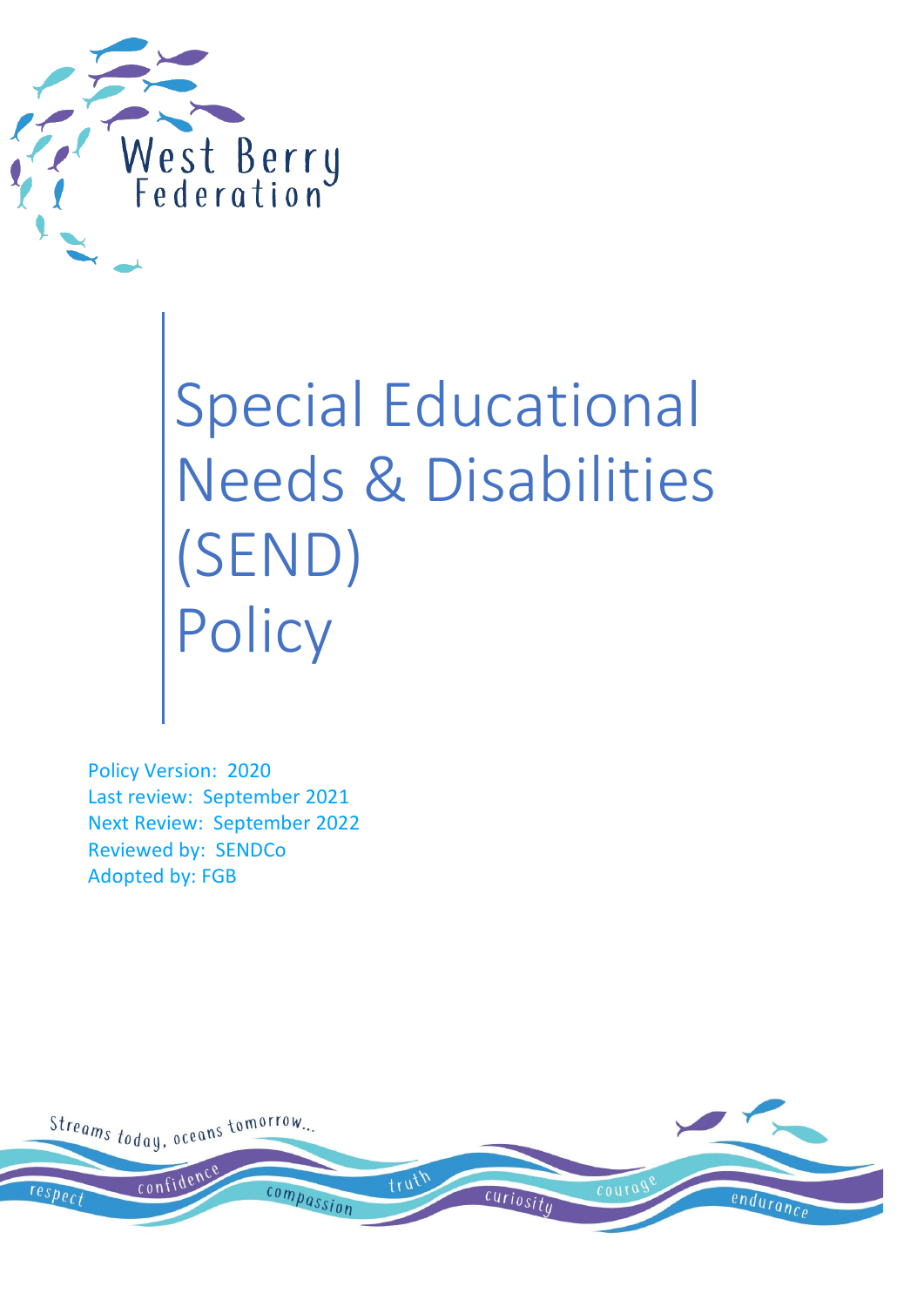#### **Context**

This policy was developed in consultation with parents/carers, staff and pupils of the school community and pays due regard to:

- The SEND Code of Practice: 0 to 25 years (2015)
- This guidance refers to Part 3 of the Children and Families Act 2014 and associated regulations.
- Equality Act 2010

| Governor responsible for<br><b>SEND:</b>                                                                    | Mike Hunt                       |                                                                                                                                                                                                                                                                                                                                                                                                             |  |  |
|-------------------------------------------------------------------------------------------------------------|---------------------------------|-------------------------------------------------------------------------------------------------------------------------------------------------------------------------------------------------------------------------------------------------------------------------------------------------------------------------------------------------------------------------------------------------------------|--|--|
| <b>Headteachers:</b>                                                                                        | Su Carey<br><b>Faye Poynter</b> |                                                                                                                                                                                                                                                                                                                                                                                                             |  |  |
| <b>Special Educational Needs Co-</b><br>ordinator (SENCO):                                                  | Lucy Jones (SENCO)              | Sarah Hutchings (Assistant SENCO)                                                                                                                                                                                                                                                                                                                                                                           |  |  |
| <b>SENCo Qualifications:</b>                                                                                |                                 | SENDCO and Assistant SENDCO are suitably qualified                                                                                                                                                                                                                                                                                                                                                          |  |  |
| <b>Contact details:</b>                                                                                     |                                 | sendco@westberryfederation.org.uk                                                                                                                                                                                                                                                                                                                                                                           |  |  |
| This policy will be reviewed annually                                                                       |                                 |                                                                                                                                                                                                                                                                                                                                                                                                             |  |  |
| <b>SEND Policy Review: 2021</b>                                                                             |                                 | <b>SEND Governor reviewed: 2021</b>                                                                                                                                                                                                                                                                                                                                                                         |  |  |
| Other key school policies/plans relevant to the<br><b>SEND policy</b><br>(please remove or add as required) |                                 | Safeguarding and Child Protection<br><b>Behaviour and Anti-Bullying</b><br><b>Children with Medical Needs</b><br><b>Data Protection Policy</b><br>Accessibility Plan/Strategy<br>Pupil Premium Plan<br><b>School Admissions</b><br><b>Schools Complaints procedures</b><br><b>Health and Safety</b><br>Relationships and Sex Education<br>Teacher's Standards 2012<br><b>Equality Policy and objectives</b> |  |  |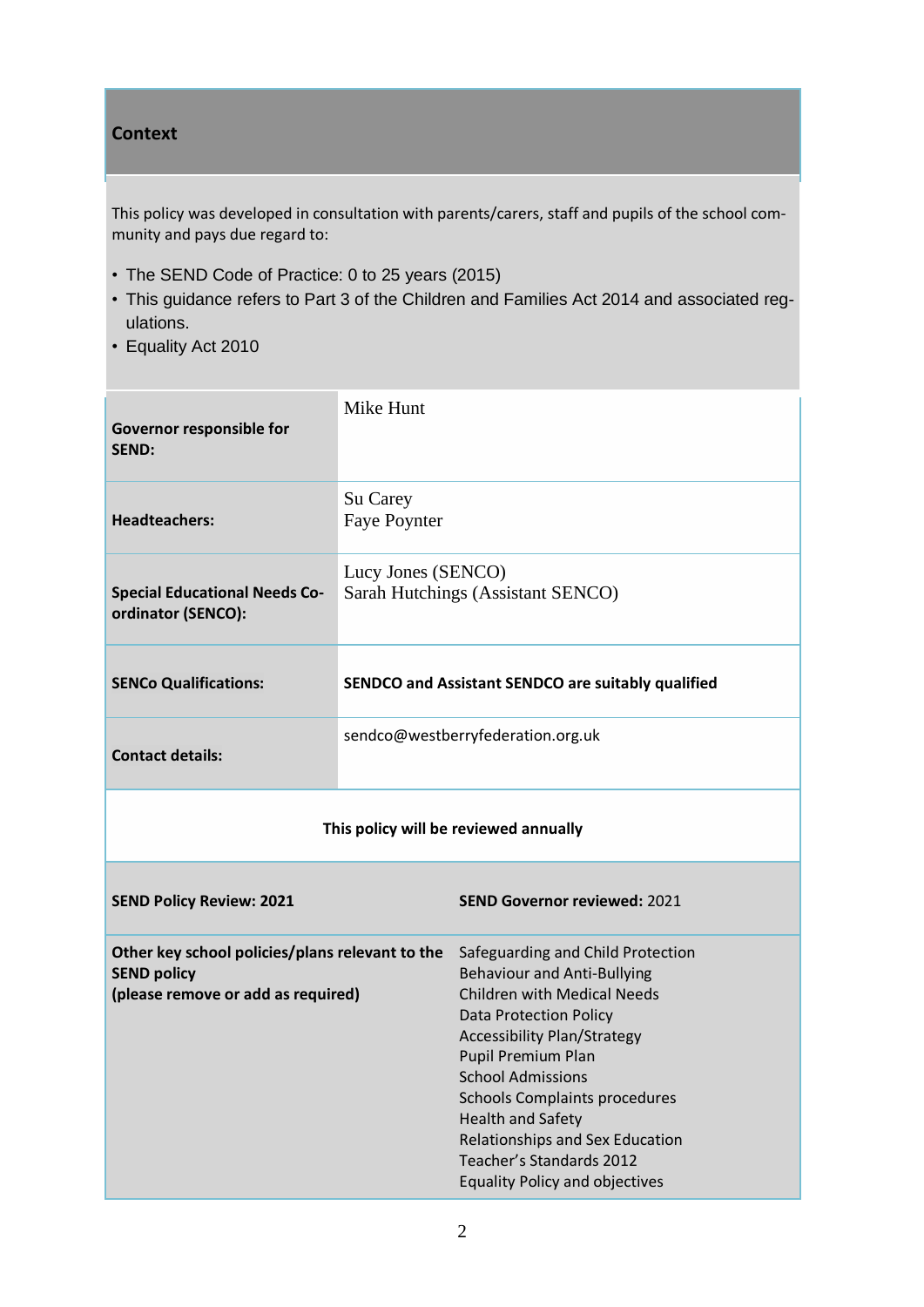### **Special Educational Needs and Disability Policy**

This Policy seeks to promote the successful inclusion of pupils with special educational needs and disabilities at Berrynarbor VC Primary School and West Down Primary School hereafter referred to as West Berry Federation.

### **Rationale:**

At West Berry Federation we are committed to offering an inclusive curriculum to ensure the best possible progress for all of our pupils whatever their needs or abilities. All children are of equal value and deserve access to resources and opportunities to develop their full potential. At West Berry Federation we work in collaboration with families and external agencies to ensure all pupils are given full opportunity to reach their potential and achieve success.

# **Special Educational Needs and Disability (SEND):**

- *• 'A child or young person has SEN if they have a learning difficulty or disability which calls for special educational provision to be made for him or her.*
- *• A child of compulsory school age or a young person has a learning difficulty or disability if he or she:*
	- *• has a significantly greater difficulty in learning than the majority of others of the same age, or*
	- *• has a disability which prevents or hinders him or her from making use of facilities of a kind generally provided for others of the same age in mainstream schools or mainstream post-16 institutions'*

Special Education Needs and Disability Code of Practice: 0-25 years January 2015

## [https://www.gov.uk/government/uploads/system/uploads/attach](https://www.gov.uk/government/uploads/system/uploads/attachment_data/file/398815/SEND_Code_of_Practice_January_2015.pdf)[ment\\_data/file/398815/SEND\\_Code\\_of\\_Practice\\_January\\_2015.pdf](https://www.gov.uk/government/uploads/system/uploads/attachment_data/file/398815/SEND_Code_of_Practice_January_2015.pdf)

### **School Admissions**

No pupil will be refused admission to West Berry Federation on the basis of their special educational need. In line with the Equality Act 2010 we will not discriminate against disabled children in respect of admissions for a reason related to their disability. We will use our best endeavours to provide effective educational provision.

Parents or carers seeking the admission of a pupil with mobility difficulties are advised to approach the school well in advance so that consultations can take place. The school's Accessibility Plan/Strategy is available on request or from the school website.

### **[https://www.gov.uk/guidance/equality-act-2010-guidance](https://www.gov.uk/guidance/equality-act-2010-guidance%23history)**

# **SEND Information Report**

Schools have a duty to publish SEN information annually so that parents/carers can see what support a school provides for its pupils. This will be accessible on the school's website. Further details on the SEND Information Report can be found in Appendix 1.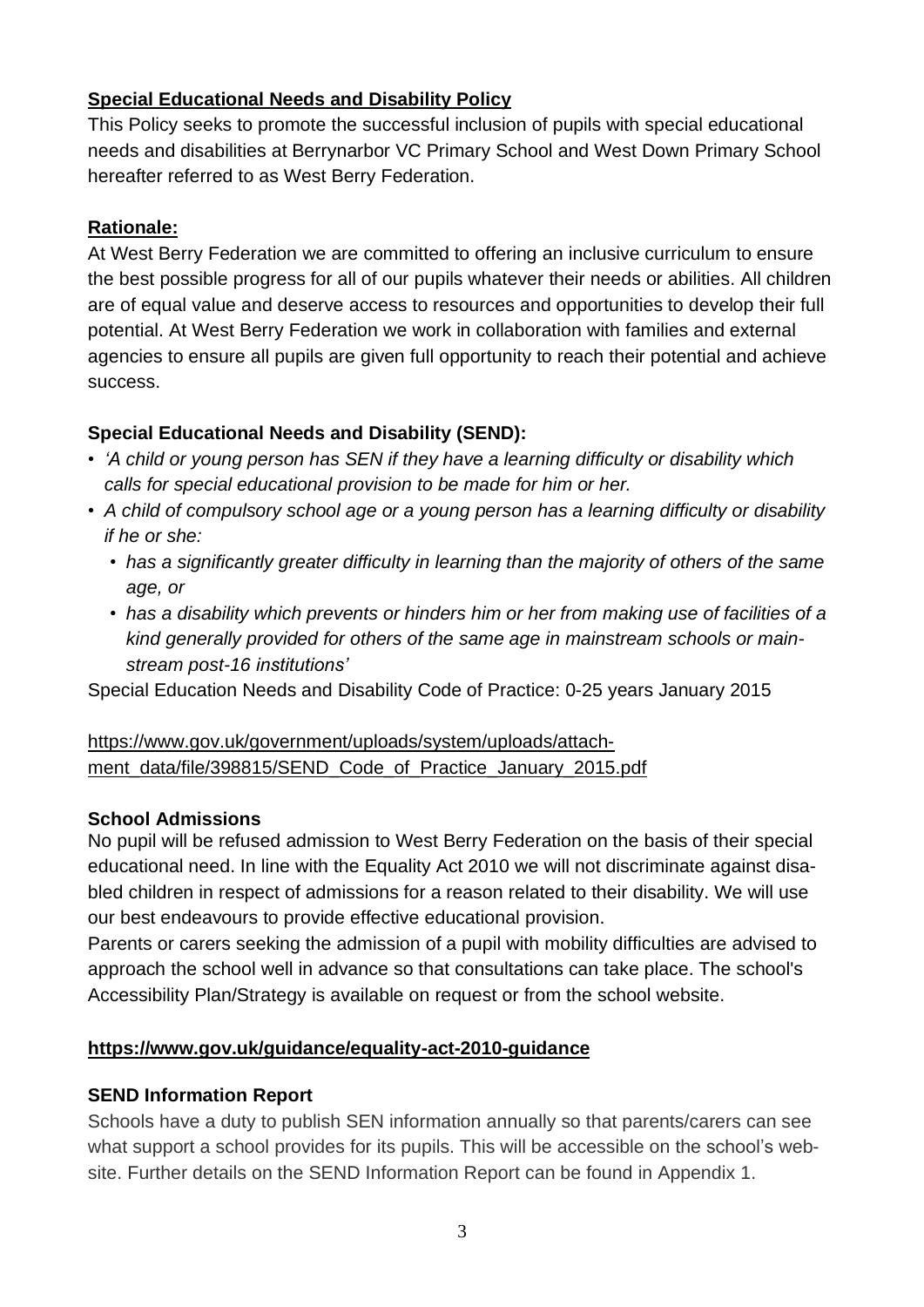### **1. Aims and Objectives**

We aim to ensure that pupils' individual special educational needs and disabilities are identified and that the provision made at West Berry Federation will enable these pupils to make good progress and achieve their potential, and are fully included in all aspects of the school's community.

West Berry Federation will have regard to the SEND Code of Practice 2015 when carrying out its duties towards all pupils with SEND, and ensure that parents/carers are informed by the school that SEND provision is being made for their child.

### The specific objectives of our SEN policy are as follows:

- To identify students with special educational needs and disabilities as early as possible and ensure that their needs are met by gathering information from parents/carers, education, health and care services (if appropriate, and early years settings prior to the child's entry into the school).
- To ensure the arrangements identified in individual healthcare plans support pupils with medical conditions to gain access to all school activities. This will be achieved through consultation with health and social care professionals.
- To regularly monitor the progress and development of all pupils to aid the early identification and assessment of pupils with SEND.
- To make appropriate provision to overcome all barriers to learning and to ensure pupils with SEND have full access to the National Curriculum. This will be co- ordinated by the SENCo and Headteacher. The provision will be carefully monitored and regularly reviewed in order to ensure that individual targets are being met and identified needs are catered for.
- To ensure that well-targeted professional development including training facilitates staff to achieve a high level of SEND expertise to meet a wide range of needs across the school.
- To promote effective partnership and communication with parents/carers, pupils, children's service and all other agencies ensuring that:

-learners express their views and are fully involved in decisions which affect their education;

-parents/carers are informed of their child's special needs, and work with them to gain a better understanding of their child, and involve them in all stages of their child's education, including supporting them in terms of understanding SEND procedures/practices and providing regular feedback on their child's progress;

-there is co-operation and productive partnerships with the Local Authority and other external agencies, and there is a multi-professional approach to meeting the needs of all vulnerable learners;

-the environment created meets the special educational needs of each child in order that they can achieve their learning potential and can be included in activities alongside their peers/pupils who do not have SEND.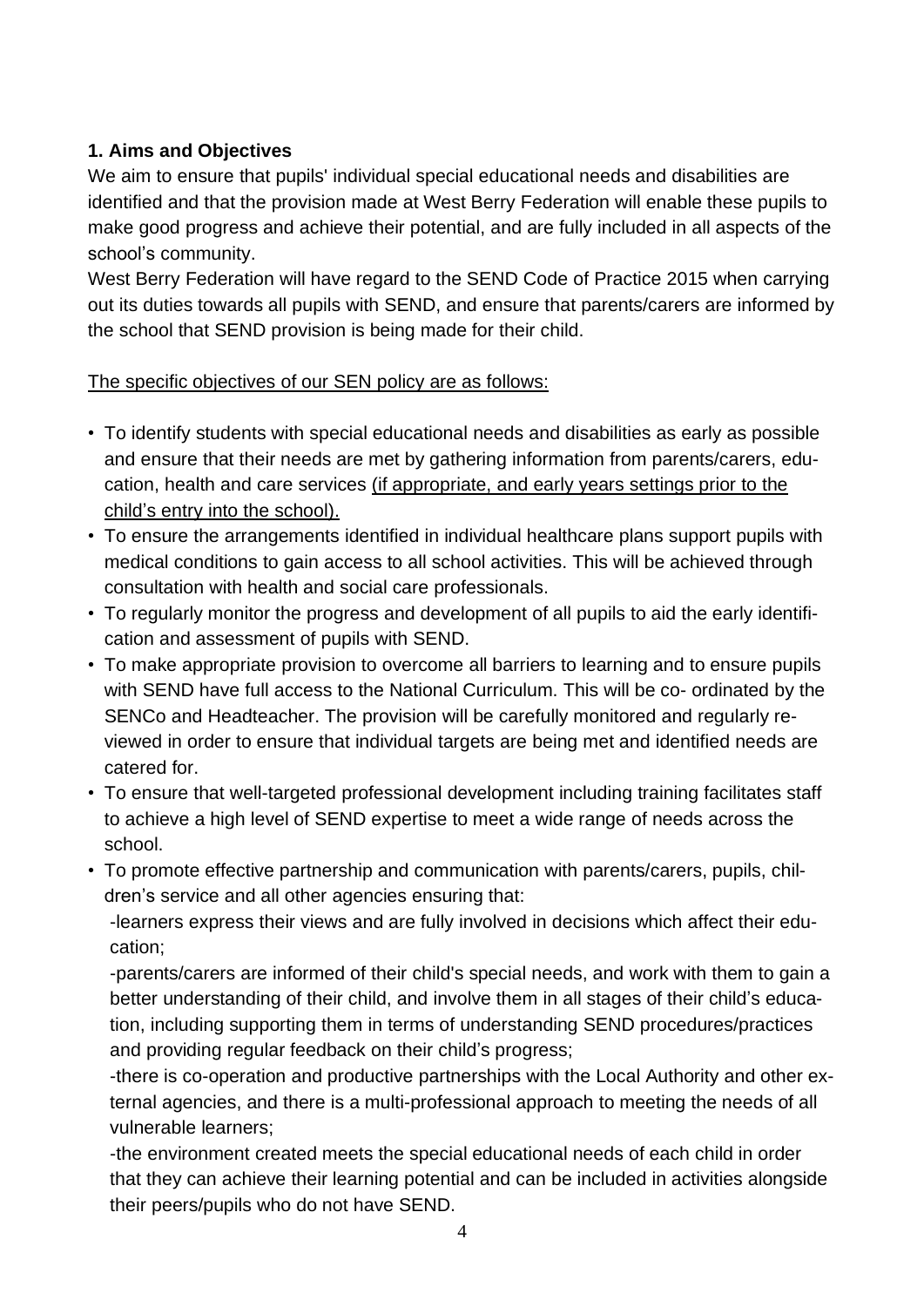- To have regard to guidance detailed by Devon County Council.
- To recognise the importance of 'preparation for adulthood' right from the start

There may be times in a pupil's school career when they are identified as having a Special Educational Need. These pupils will be provided with intervention and/or support that is 'additional to or different from' the normal differentiated curriculum. This may be on an ongoing basis or for a limited time. Many pupils with sensory and/or physical disabilities may require adaptations, termed reasonable adjustments, under the Equality Act 2010.

# **2. Areas of Special Educational Need**

Under the SEND Code of Practice 2015 pupils identified as having a special educational need (SEN) will be considered within one or more of the following categories of need:

### *Cognition and Learning;*

Children with learning needs may learn at a slower pace than other children and may have difficulty developing literacy or numeracy skills or understanding new concepts. Learning needs may be in addition to or as a result of other special educational needs.

Children with a specific learning difficulty (SpLD) will have difficulties related to one or more of dyslexia (reading and spelling), dyscalculia (maths), dyspraxia (co-ordination) and dysgraphia (writing).

Learning difficulties cover a wide range of needs, including moderate learning difficulties (MLD), severe learning difficulties (SLD), where children are likely to need support in all areas of the curriculum and associated difficulties with mobility and communication, through to profound and multiple learning difficulties (PMLD), where children are likely to have severe and complex learning difficulties as well as a physical disability or sensory impairment.

Cognition and Learning needs include:

- Specific learning difficulties (SpLD)
- Moderate learning difficulties (MLD)
- Severe learning difficulties (SLD), and
- Profound and multiple learning difficulties (PMLD)

# *Social, Emotional and Mental Health Difficulties*

Children may experience a wide range of social and emotional difficulties which manifest themselves in many ways. These may include becoming withdrawn or isolated, as well as displaying challenging, disruptive or disturbing behaviour. These behaviours may reflect underlying mental health difficulties such as anxiety or depression, self-harming, substance misuse, eating disorders or physical symptoms that are medically unexplained.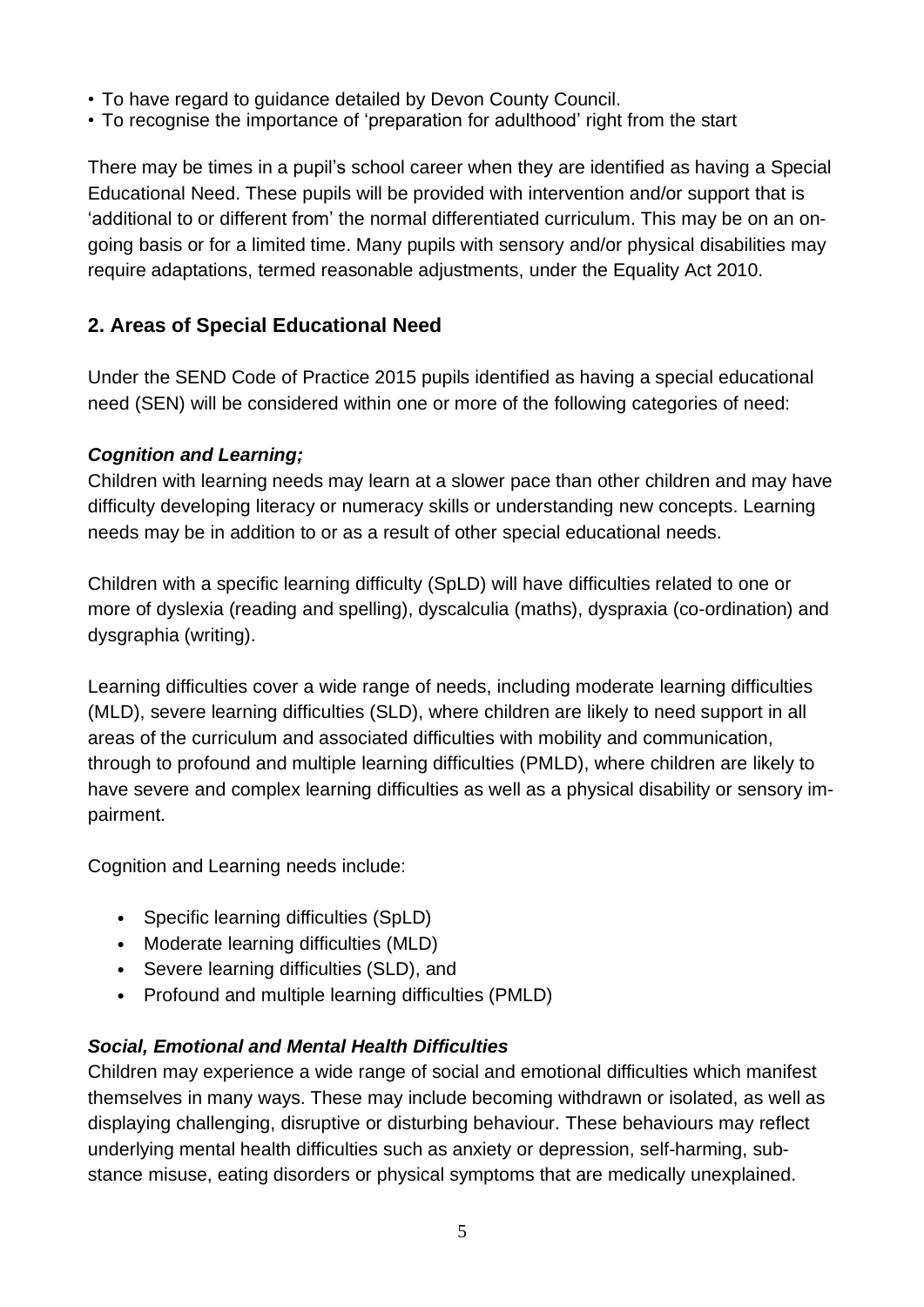Other children may have disorders such as attention deficit disorder, attention deficit hyperactive disorder, conduct disorder or attachment disorder.

Social, Emotional and Mental Health Difficulties include:

- ADD
- ADHD
- Attachment Disorder

At West Berry Federation, we always seek to address the underlying cause of the presenting behaviour. This means a collaboration where appropriate of family and health colleagues which supports the child's needs.

# *Communication and Interaction needs*

Children with speech, language and communication needs (SLCN) have difficulty in communicating with others. This may be because they have difficulty saying what they want to, understanding what is being said to them or because they do not understand or use social rules of communication.

The profile for every child with SLCN is different and their needs may change over time. They may have difficulty with one, some or all of the different aspects of speech, language or social communication at different times of their lives. Children with autism, including Asperger's Syndrome, are likely to have particular difficulties with social interaction. They may also experience difficulties with language, communication and imagination, which can impact on how they relate to others.

Communication and Interaction needs include:

- Speech, language and communication needs (SLCN)
- Autism (including Asperger Syndrome)

# *Sensory and/or Physical needs*

Some children require special educational provision because they have a disability and this prevents or hinders them from making use of the educational facilities generally provided. These difficulties can be age related and may fluctuate over time.

Many children with vision impairment (VI), hearing impairment (HI) or a multi-sensory impairment (MSI) will require specialist support and/or equipment to access their learning. Children with an MSI have a combination of vision and hearing difficulties. Some children with a physical disability (PD) require additional ongoing support and equipment to access all the opportunities available to their peers.

Sensory and/or physical needs include:

- Visual impairment (VI)
- Hearing impairment (HI including Deaf and hearing impairment)
- Multi-sensory impairment (MSI sometimes referred to as DeafBlind)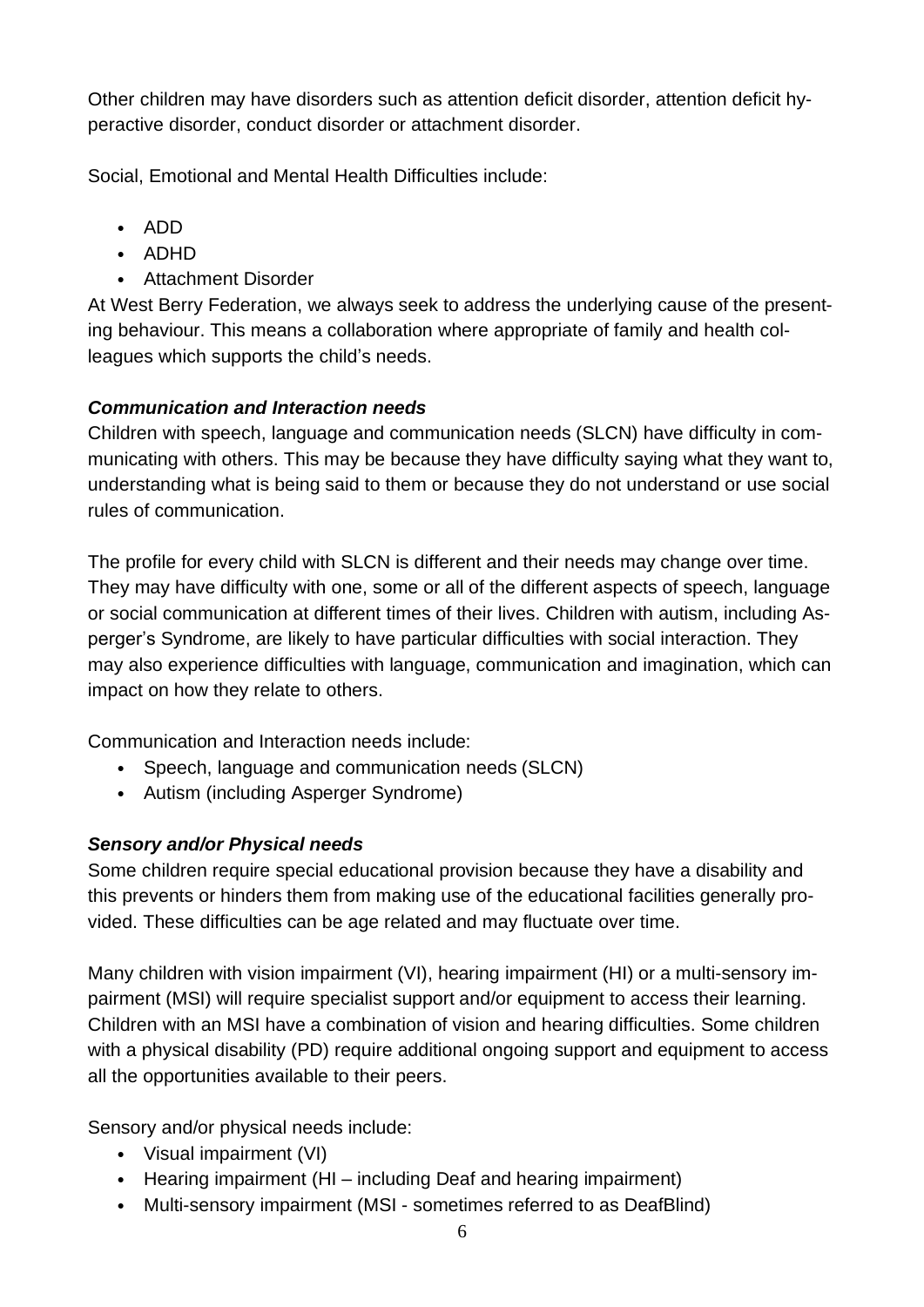• Physical disability (PD).

# **3. A Graduated Response to Special Educational Needs and/or Disabilities**

### *Early Concerns*

The progress made by all pupils is regularly monitored and reviewed by the school. Initially, any concerns raised by teachers, parents/carers or other agencies are addressed by appropriate differentiation within the classroom and a record is kept of any strategies or interventions that are used to support the pupil. This can then be reviewed in any further discussions if the concerns persist.

If a pupil continues to raise concerns the class teacher will work with the school's Special Educational Needs Coordinator (SENCo) to assess if the pupil has a special educational need and agree the appropriate support. Details of assessment tools and materials used in West Berry Federation can be found in **Appendix 2 (School to define)**.

In some cases it may be necessary to seek assessment by or advice from an external professional such as a specialist teacher or educational psychologist. This will always be discussed and agreed with the pupil's parents/carers.

When the school is considering whether a pupil has a special educational need one or more of the concerns below may be observed:

- *Makes little or no progress even when teaching approaches are targeted particularly in a pupil's identified area of weakness;*
- *Shows signs of difficulty in developing literacy or mathematics skills which result in poor attainment in some curriculum areas;*
- *Persistent emotional or behavioural difficulties which are not resolved by appropriate behaviour management strategies;*
- *Has sensory or physical problems and continues to make little or no progress despite the provision of specialist equipment;*
- *Has communication and /or interaction difficulties and continues to make little or no progress despite the provision of an appropriate differentiated curriculum.*
- *Has emotional or behavioural difficulties which substantially and regularly interfere with the pupil's own learning or that of the class groups, despite having an individualised behaviour support programme;*
- *Has SEND or physical needs that require additional specialist equipment or regular advice or visits by a specialist service;*
- *Has a communication and/or an interaction difficulty that impedes the development of social relationships and cause a substantial barrier to learning.*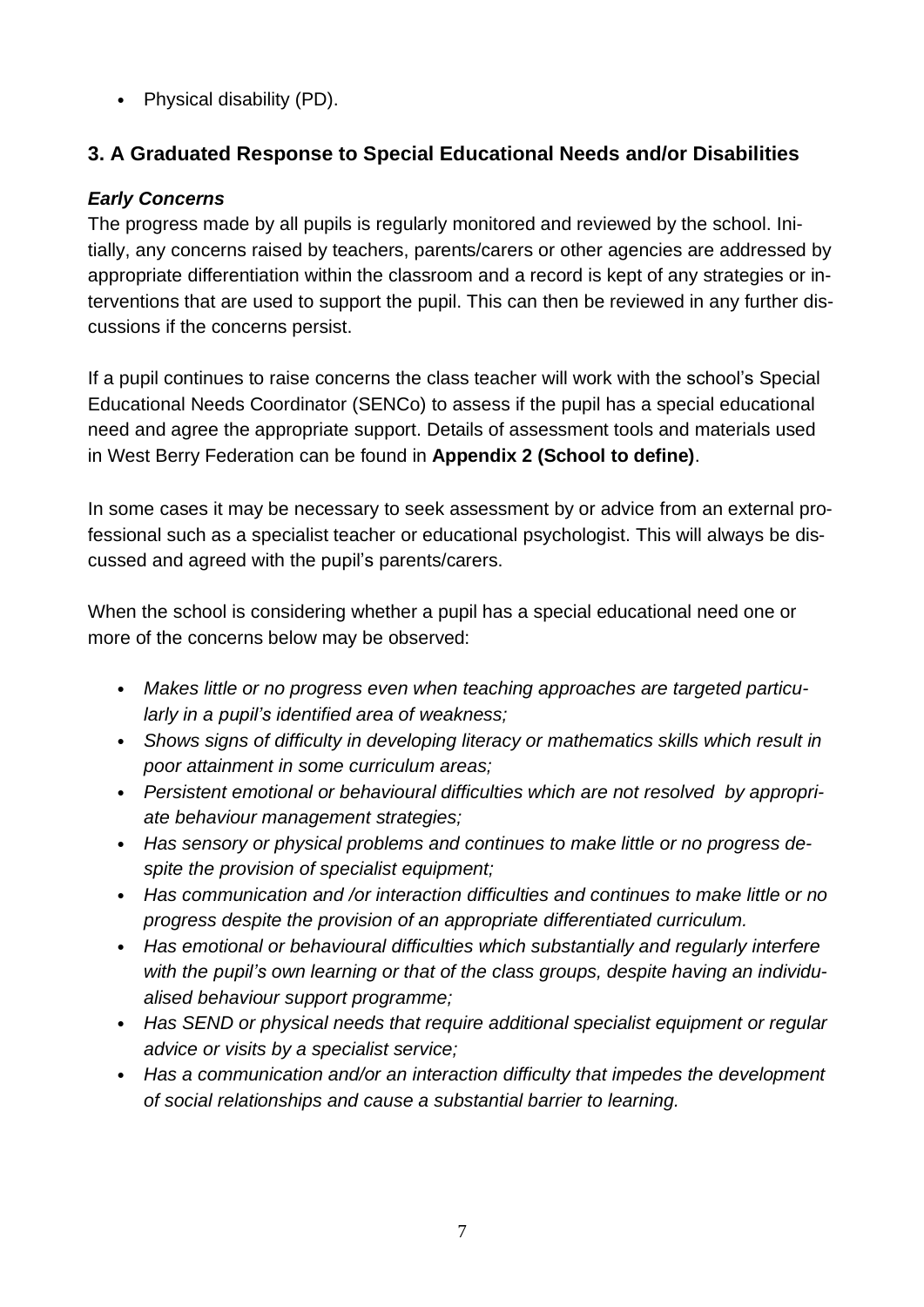Where it is determined that a pupil does have Special Educational Needs and/or a Disability (SEND) the parents/carers will be formally advised. The school will take appropriate action to support learning and put effective special educational provision in place. This is termed **SEN support**.

## **SEN Support**

The aim of formally identifying a pupil with SEND is to ensure that any action the school takes is an effective provision which seeks to meet the child's needs and remove the identified barriers to learning. . The school will ensure any actions taken support the pupil to make good progress in their learning and achieve positive outcomes.

This is known as **the Graduated Approach (See Appendix 3)**:

- **\*Assess**
- **\*Plan**
- **\*Do**

### **\*Review**

This is an ongoing cycle to enable the provision to be refined, revised and adjusted to enable greater understanding of the needs of the pupil as they develop. This cycle enables the identification of those interventions which are the most effective in supporting the pupil to achieve good progress and outcomes.

#### **Assess**

Assessment involves analysing the pupil's needs in their area of need. Evidence from the class teacher's assessment and experience of working with the pupil, details of previous progress and attainment, comparisons with peers and national data, as well as the views and experience of parents and carers are explored. The pupil's views and, where relevant, advice from external support services will also be considered. Any parental concerns will be noted and compared with the school's information and assessment data on how the pupil is progressing. This analysis will require a regular review to ensure that support and intervention is matched to need, that barriers to learning are clearly identified and being overcome and that the interventions being used are developing and evolving as required. Where external support staff are already involved their work will help inform the assessment of need. If they are not involved they may be contacted, if this is felt to be appropriate, following discussion and agreement from parents.

### **Plan**

Planning will involve consultation between the teacher, SENCo and parents/carers to agree any adjustments, interventions and support that are required; the impact on progress, development and or behaviour that is expected and a clear date for review. Parental involvement may be sought, where appropriate, to reinforce or contribute to the progress at home. All those working with the pupil, including support staff, will be informed of the pupil's individual needs, the support that is being provided, any particular teaching strategies/approaches that are being employed and the expected outcomes.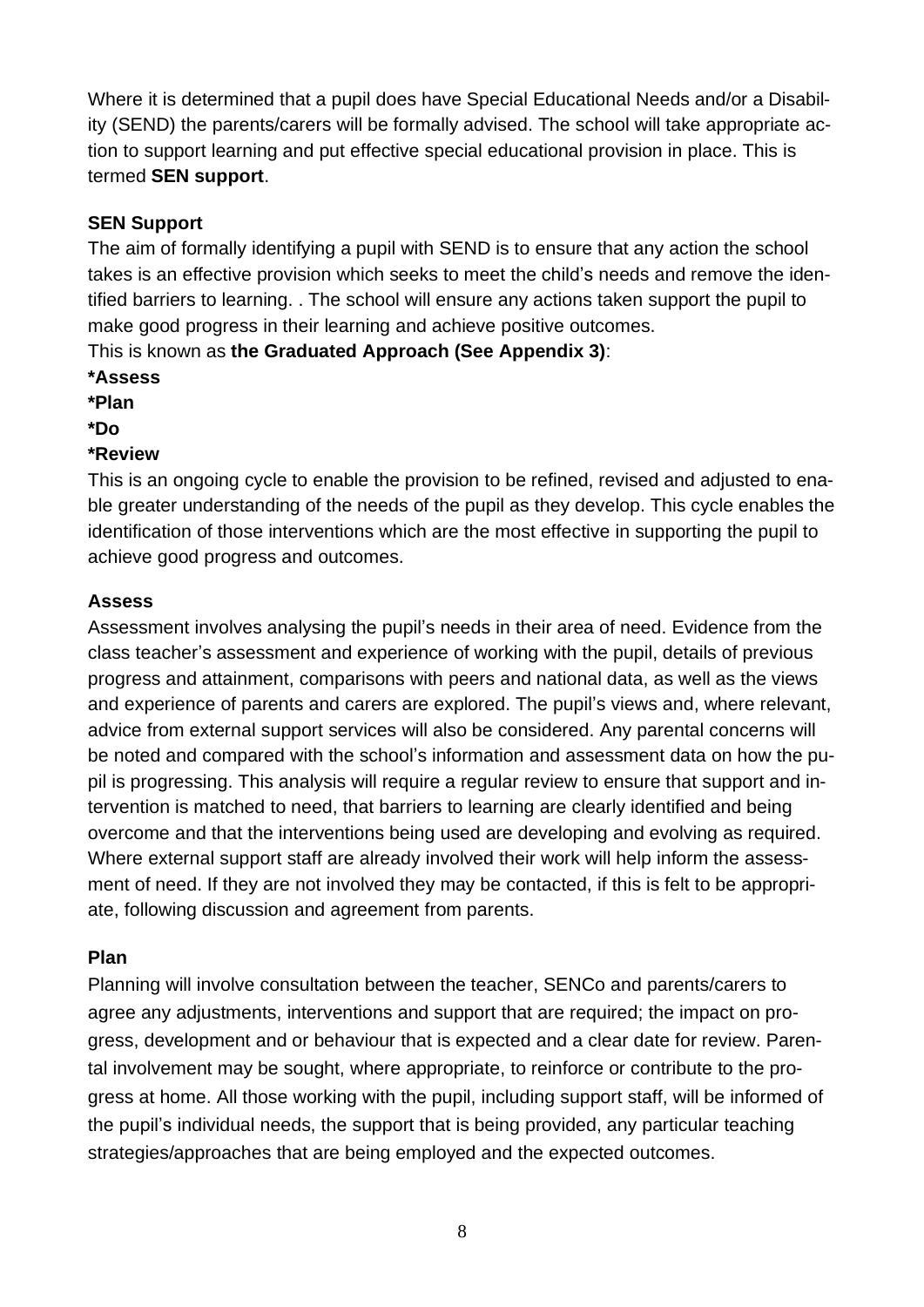The agreed plan will be drawn up and shared with relevant staff and parents/carers. Clear targets and information will be stored on the plan. At West Berry Federation we call these plans xx.

### **Do**

The class teacher remains responsible for working with the child on a day-to-day basis. They will retain responsibility even where the interventions may involve group or one-toone teaching away from the main class teacher. They will work closely with teaching assistants to plan and assess the impact of support and interventions and links with classroom teaching. The SENCo will monitor the progress pupils with SEN, and where required, provide further support and assessment of the pupil's strengths and needs. The SENCo will advise and support the class teacher to implement further additional support and guidance, where required.

#### **Review**

The review of a child's progress will be made regularly throughout the school year. The review process will evaluate the impact and quality of the support and interventions. It will also take account of the views of the pupil and where necessary their parents/carers. The class teacher, in conjunction with the SENCo, will revise the support and outcomes based on the pupil's progress and development and make any necessary adjustments to move the pupil forward. This will be carried out in consultation with parents/carers and the pupil.

### **Further details of Devon's Graduated Approach can be found in Appendix 2.**

#### **4. Statutory Assessment of Education, Health and Care (EHC) needs**

Where, despite the school having taken relevant and purposeful action to identify, assess and meet the Special Educational Needs and/or Disabilities of the pupil, the child has not achieved the expected progress, the school or parents/carers should consider requesting an Education, Health and Care (EHC) needs assessment. The application for an Education, Health and Care Plan will combine information from a variety of sources including: Parents and Carers, Teachers, SENCO, educational professionals, Children's Social Care and Health professionals. Much of this information will be evidence already collected by the school and will relate to the current provision provided, the actions the school has taken, and the preliminary outcomes of targets set. A decision will be made by the SEN 0- 25 Team about whether or not the child is eligible for an EHC needs assessment.

Parents have the right to appeal against a decision not to initiate a statutory assessment. Information to support parents with this is via the Devon County Council website link:

[https://new.devon.gov.uk/educationandfamilies/special-educational-needs-and-disability](https://new.devon.gov.uk/educationandfamilies/special-educational-needs-and-disability-send-local-offer/support-education-health-and-care/education-health-and-care-ehc-plans)[send-local-offer/support-education-health-and-care/education-health-and-care-ehc-plans](https://new.devon.gov.uk/educationandfamilies/special-educational-needs-and-disability-send-local-offer/support-education-health-and-care/education-health-and-care-ehc-plans)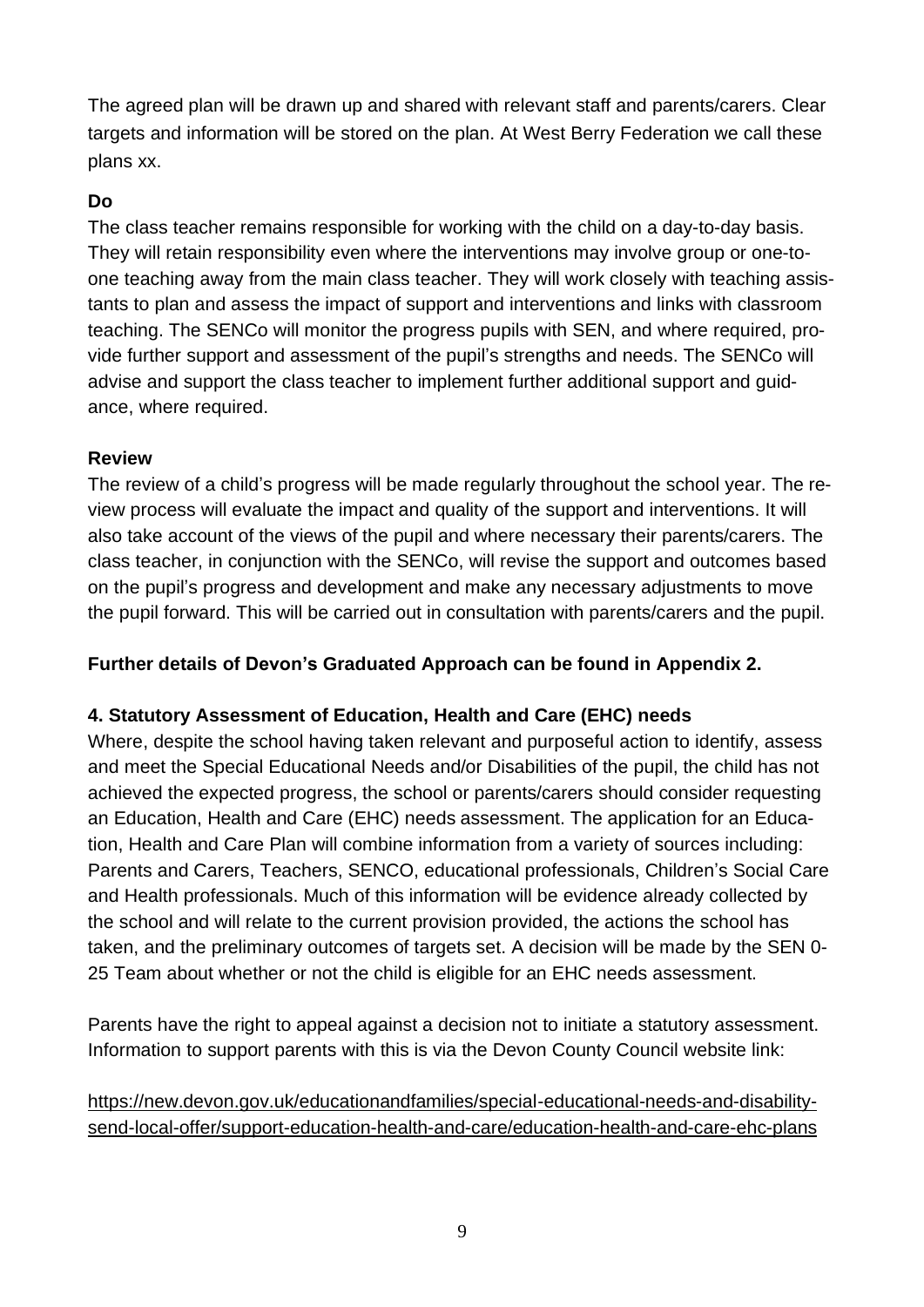Where a pupil has an Education Health and Care Plan (EHCP), the Local Authority must review the EHCP every twelve months as a minimum. Schools have a duty to co-operate therefore West Berry Federation will hold annual review meetings on the behalf of Devon Local Authority (LA) and complete the appropriate paperwork for this process. For further SEND information parents/carers are also encouraged to visit the Devon County Council Local Offer website [www.devon.gov.uk/send.](http://www.devon.gov.uk/send)

As required in the SEND Code of Practice (2015) Devon has an independent support body for parents and their website address is:

#### <https://www.devonias.org.uk/>

### **5. SEND Funding**

Schools receive a basic entitlement funding, sometimes referred to as Element 1, the AWPU (Average Weighted Pupil Unit). Schools are expected to meet the needs of **all** learners from this allocation.

Additional funding which comes into school for pupils with SEND is allocated according to various data contexts and other demographic factors. Pupils who are identified as having a Special Educational Need are supported using this additional funding – usually referred to as Element 2.

The high needs block funding for pupils who require a personalised arrangement (which is an Education, Health & Care Plan - EHCP) is allocated per pupil upon application by the school with evidence of rationale for need. The Local Authority make decisions about how much this top up funding will be per pupil. This is referred to as Element 3. Within this Element, there are descriptors which define the levels of funding allocated.

A full explanation of Devon SEND funding to schools can be found at:

### <https://www.devon.gov.uk/supportforschools/finance/additional-educational-needs>

At West Berry Federation. We review our SEND budget throughout the year and allocate our SEND funds carefully in order to support our SEND cohort. This is monitored by governors and through the use of the Devon SEND Funding Evaluation Tool.

#### **Personal Budgets**

Personal Budgets are only available to pupils with an Education, Health and Social Care Plan (EHCP) or pupils who are currently under-going a needs assessment for an EHCP. Funding can be made available to parents/carers as a personal budget for them to commission their own provision for their child under certain conditions.

### **6. Responsible Persons**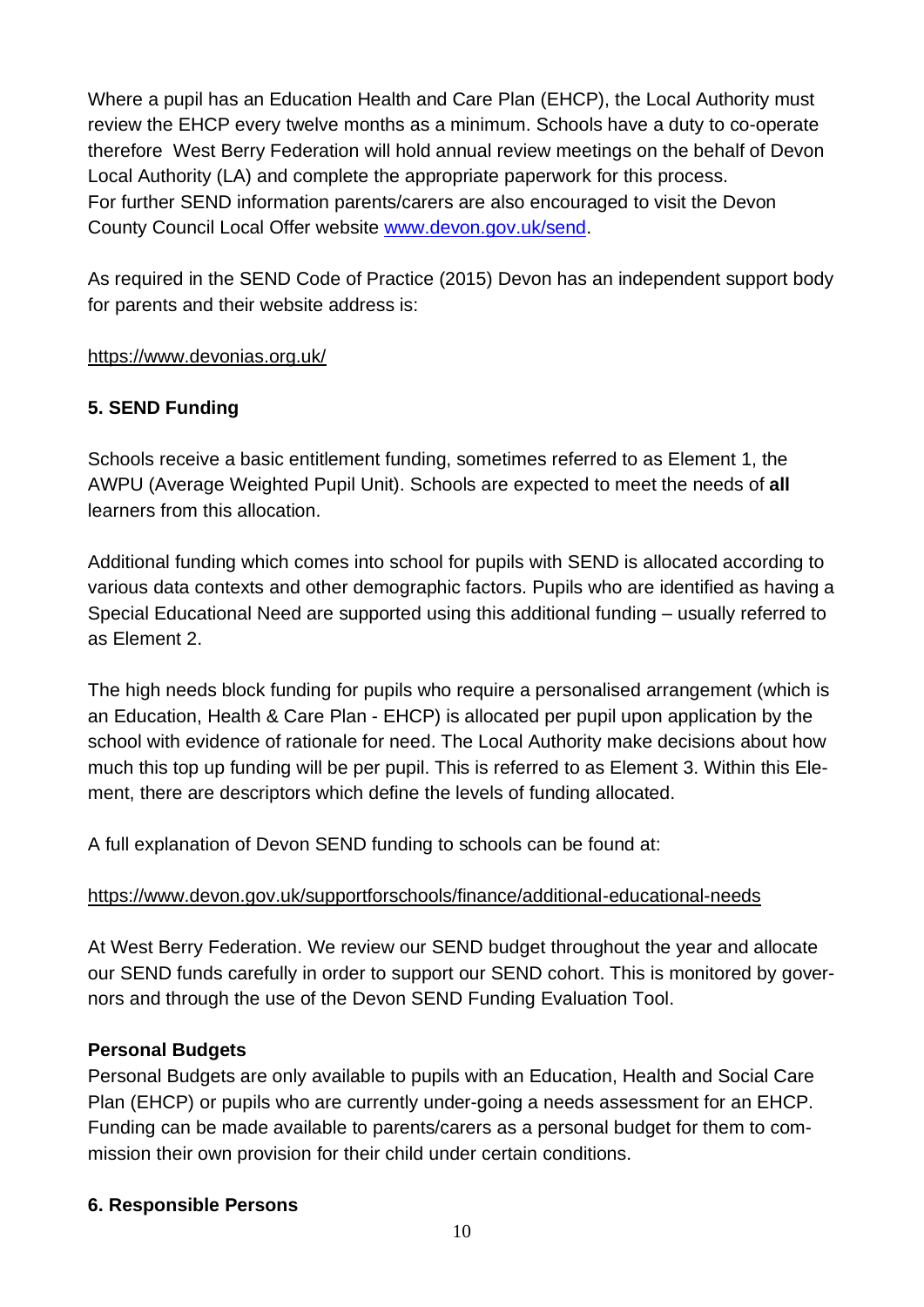Provision for pupils with special educational needs is a matter for the school as a whole. In addition to the Governing Body, the Head Teacher, SENCo and all members of staff have important role and responsibility to support pupils with SEND.

## **The Governing Body:**

The Governing Body endeavours to follow the guidelines as laid down in the SEND Code of Practice (2015) to:

- use their best endeavours to make sure that a child with SEND gets the support they need – this means doing everything they can to meet children and young people's Special Educational Needs
- ensure that children and young people with SEND engage in the activities of the school alongside pupils who do not have SEND
- designate a teacher to be responsible for co-ordinating SEND provision the SEND co-ordinator, or SENCO. This person must be a qualified teacher and must hold the National Award for SEN Coordination (if appointed after 2008).
- inform parents/carers when they are making special educational provision for a child
- prepare and publish an annual SEND information report and their arrangements for the admission of disabled children, the steps being taken to prevent disabled children from being treated less favourably than others, the facilities provided to enable access to the school for disabled children and their accessibility plan showing how they plan to improve access progressively over time

### **The Head Teacher is responsible for:**

The day-to-day management of all aspects of the school's work, including provision for educational needs.

- Keeping the Governing Body informed of all developments with regard to SEND.
- Informing parents of the fact that SEND provision has been made for their child.

# **The SENCo role involves:**

- Overseeing provision for children with SEND. (Special Educational Needs and/or Disabilities).
- Co-ordinating and evaluating provision, including interventions, for children with **SEN.**
- Liaising with, supporting advising and training teachers whenever necessary.
- Interpreting legal requirements for staff, parents and governors.
- Overseeing the records of all children with SEND and ensuring these are kept up to date.
- Liaising with parents/carers of children with SEND.
- Organising and delivering in-service training in order to meet the needs of staff.
- Liaising with external agencies including the LA's support and educational psychology services, health and social services and voluntary bodies.
- Overseeing the Assess, Plan, Do Review (APDR) process for all SEND pupils.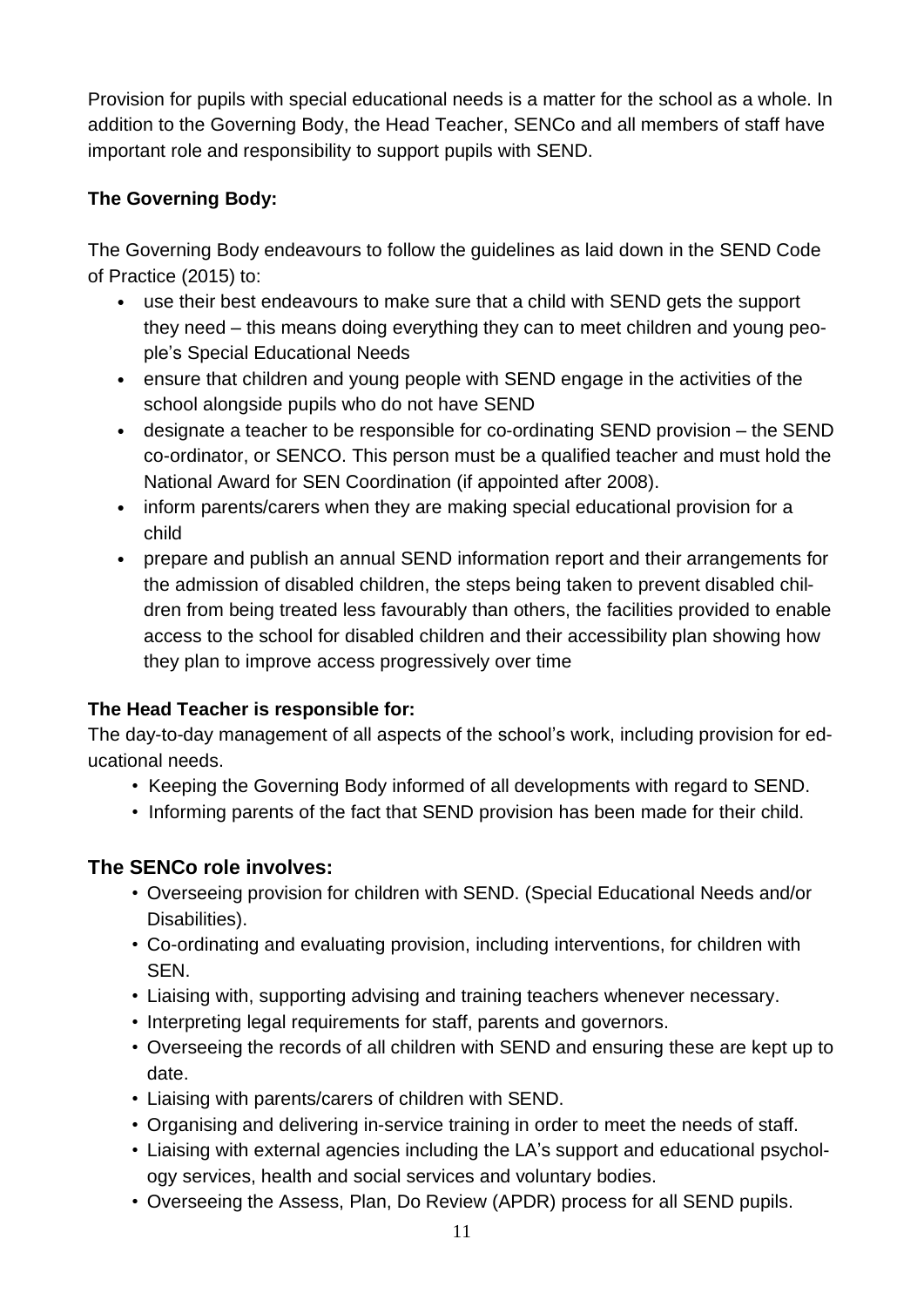Parents/carers of a child with SEND support will have the opportunity to meet with the SENCo at least *3* times a year formally. The SENCo is happy to meet with parents/carers, without prior arrangement, whenever possible.

#### *All Teaching and Non-Teaching Staff:*

- All staff are aware of the school's SEND policy and the procedures for identifying, assessing and making provision for pupils with special educational needs.
- Class teachers are fully involved in providing high quality teaching, differentiated for individual pupils. This includes reviewing and, where necessary, improving, their understanding of strategies to identify and support vulnerable pupils Class teachers are responsible for setting suitable learning challenges and facilitating effective special educational provision in response to pupils' diverse needs in order to remove potential barriers to learning. This process should include working with the SENCo to carry out a clear analysis of the pupil's needs, utilising the teacher's assessment and experience of the pupil as well as previous progress and attainment.
- Teaching assistants will liaise with the class teacher and SENCo on planning for learning, on the pupil's response, and on the progress being made so support staff can contribute effectively to the graduated response, (assess, plan, do, review).

### **7. Pupil Voice**

The Code of Practice 2015 has a theme throughout which highlights the importance of the views of SEND pupils. At West Berry Federation we will always endeavor to ascertain pupils views for reviews and planning. Wherever possible, these views will be recorded and embedded into planning and review documents.

Teaching staff will seek the pupil's views of their strengths and difficulties regarding their progress prior to review meetings. Pupils will be given opportunities to reflect upon their progress and identify areas that they still require support for.

#### **8. Children with Medical Needs**

West Berry Federation recognises that students with medical conditions should be supported so that they have full access to education, including school trips and physical education. Some students with medical conditions may be disabled and where this is the case the school/academy will comply with its duties under the Equality Act 2010.

Arrangements that are in place to support pupils with medical conditions can be found by accessing the school's *Children with Medical Needs Policy for further details.*

#### **Accessibility**

The Disability Discrimination Act 1995 (DDA) as amended by the SEN and Disability Act 2001 and the Equality Act 2010, places a duty on all schools and Local Authorities to plan to increase over time the accessibility of schools for disabled pupils. For further information on the school's current Accessibility Plan and Disability Policy please contact the SENCo or see West Berry Federation's Accessibility Plan on the school website.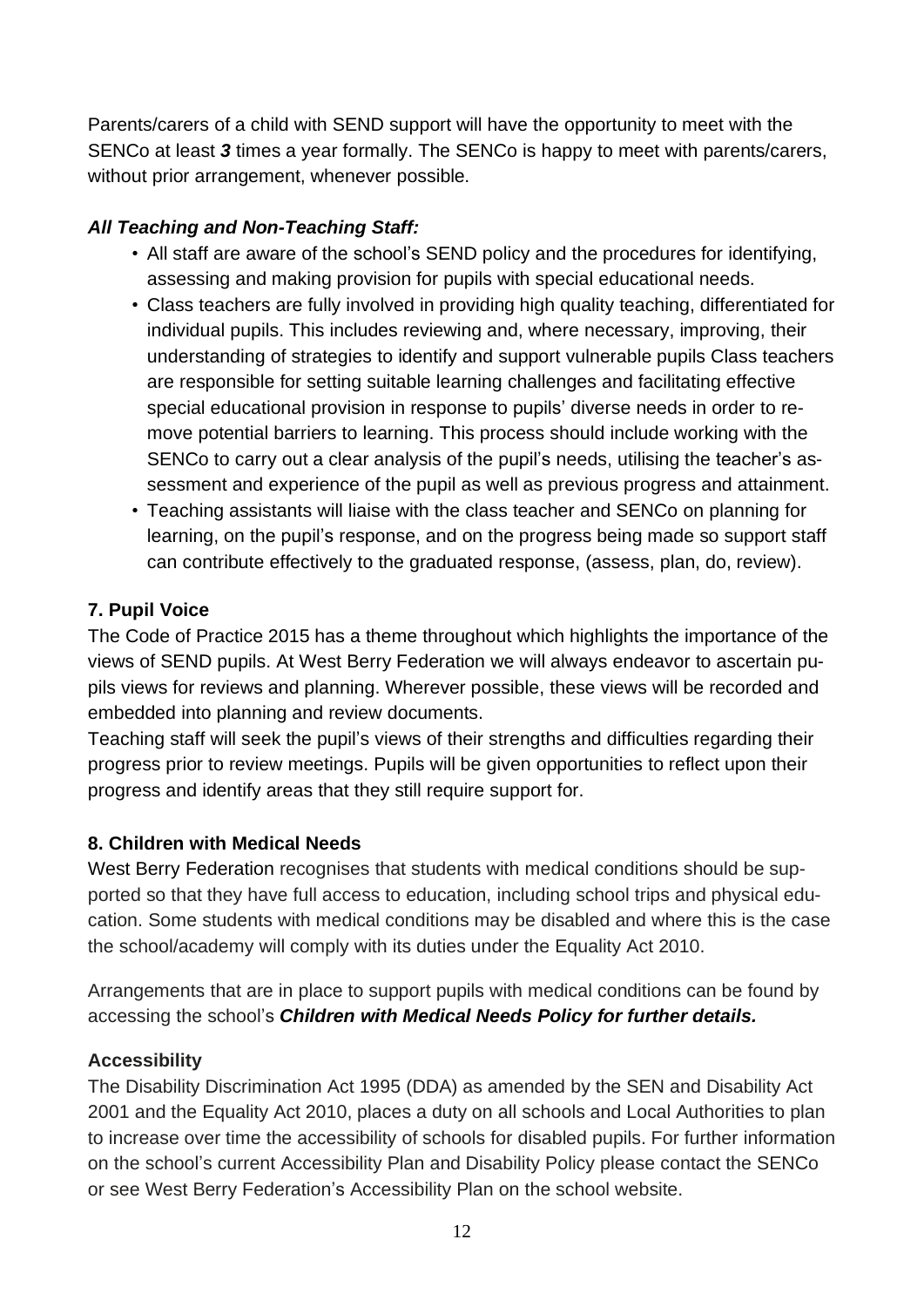#### **Children in Care:**

When a child is in care, the carers are accorded the same rights and responsibilities as parents. The school has both an appointed member of staff and a governor for Looked after Children. The SENCO will liaise closely with the designated member of staff where the pupil also has a SEN to ensure provision is appropriate.

#### **9. Working in partnership with Parents and Carers**

West Berry Federation will actively seek the involvement of parents/carers in the education of their children. It is recognised that it is particularly important with pupils who have special educational needs and/or disabilities where the support and encouragement of parents is often the crucial factor in achieving success.

Parents will always be kept up to date about the Special Educational Needs of their children in accordance with the recommendations outlined in the Code of Practice. Communications between Home and the school will be consistently maintained, this could be via email, phone calls, Home-School book.

Parents/carers will be fully consulted before the involvement of external support agencies with their children, and will be invited to attend any formal review meetings at all stages.

Parents/carers are encouraged to seek help and advice from Independent Information Advice and Support services, including Devon Information and Advice Service (DIAS). These are able to provide impartial and independent advice, support and information on special educational needs and disabilities.

#### <https://www.devonias.org.uk/>

#### **10. External Support Services**

External support services play an important part in helping the school identify, assess and make provision for pupils with special education needs and/or disabilities.

Liaison with external agencies supplements the support and assessment of the needs of individual pupils. Regular liaison is maintained with the following external agencies:

Babcock SEN Advisory Teams;

Educational Psychology Services Social, Emotional & Mental Health Team Communication & Interaction Team Sensory Impairment Team (Hi/Vi/MSI) Physical Disability and IT Team Children's Social Care Speech & Language Therapy **CAMHS** Occupational Health **Physiotherapy** School Nurse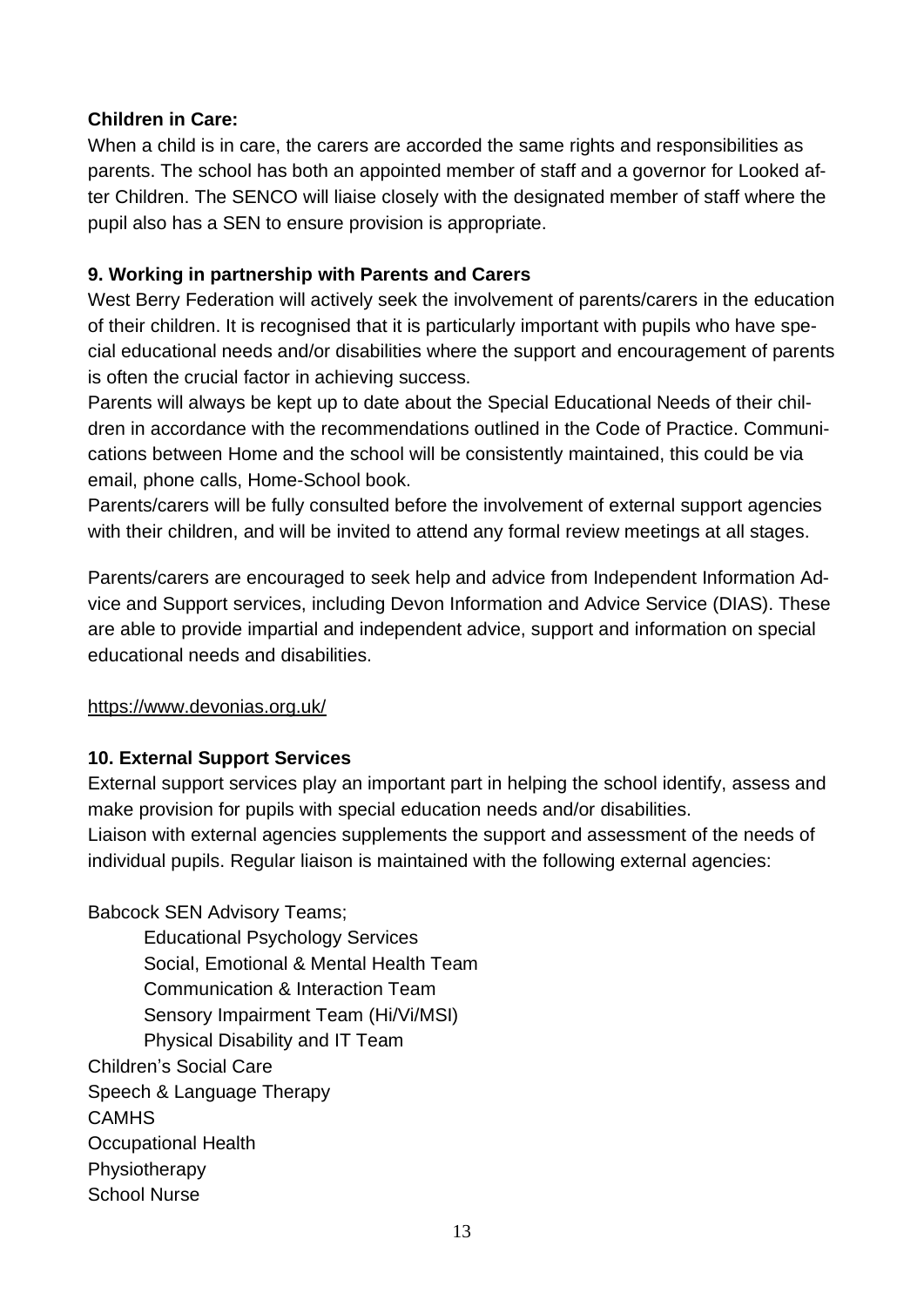Virtual school for Looked after Children EWO

## **11. Transition**

A change of school, class and staff can be an exciting, yet anxious time for all pupils. We recognise that this can be very challenging for some pupils with SEND. We endeavour to make sure these periods of change are carefully managed in a sensitive way to provide continuity of high quality provision and reassurance to pupils and families.

## **12. Responding to Complaints**

The procedures for making a complaint against the school are outlined in the School's Complaints Policy. The policy can be accessed via the school's website or via the school office.

All concerns or enquires about a pupil with special education needs and/or disabilities or the SEND provision should be dealt with by the class teacher, the SENCo or the Headteacher. If a parent/carer does not feel an issue has been resolved effectively please refer to the School's complaints policy here: **XXXXX/hyperlink**

## **13. Training and Resources**

West Berry Federation understands the need for and value of staff development. Training needs of colleagues are identified through appraisal processes, staff questionnaires, feedback from staff training and from discussions during department meetings. SEND training is embedded in the overall planning for school development. Resources and time are allocated to colleagues which ensures they are up to date with SEND procedures, strategies and knowledge.

The SENCO regularly attends Local Authority SENCO network meetings in order to keep up to date with local and national updates in SEND.

# **14. General Data Protection Regulation (GDPR) 2018**

West Berry Federation collects, uses and stores information about you and may receive information about you from your previous school. This information helps us:

- Support your teaching and learning
- Follow and report on your progress
- Provide the right care and support for you
- Understand how well your school is doing as a whole

The information we keep (although not limited to) includes contact details; assessment marks and results, attendance records; other information such as ethnic group or religion; special educational needs; and any relevant medical information.

We are required (through GDPR)) to take care of all information and we take this responsibility seriously.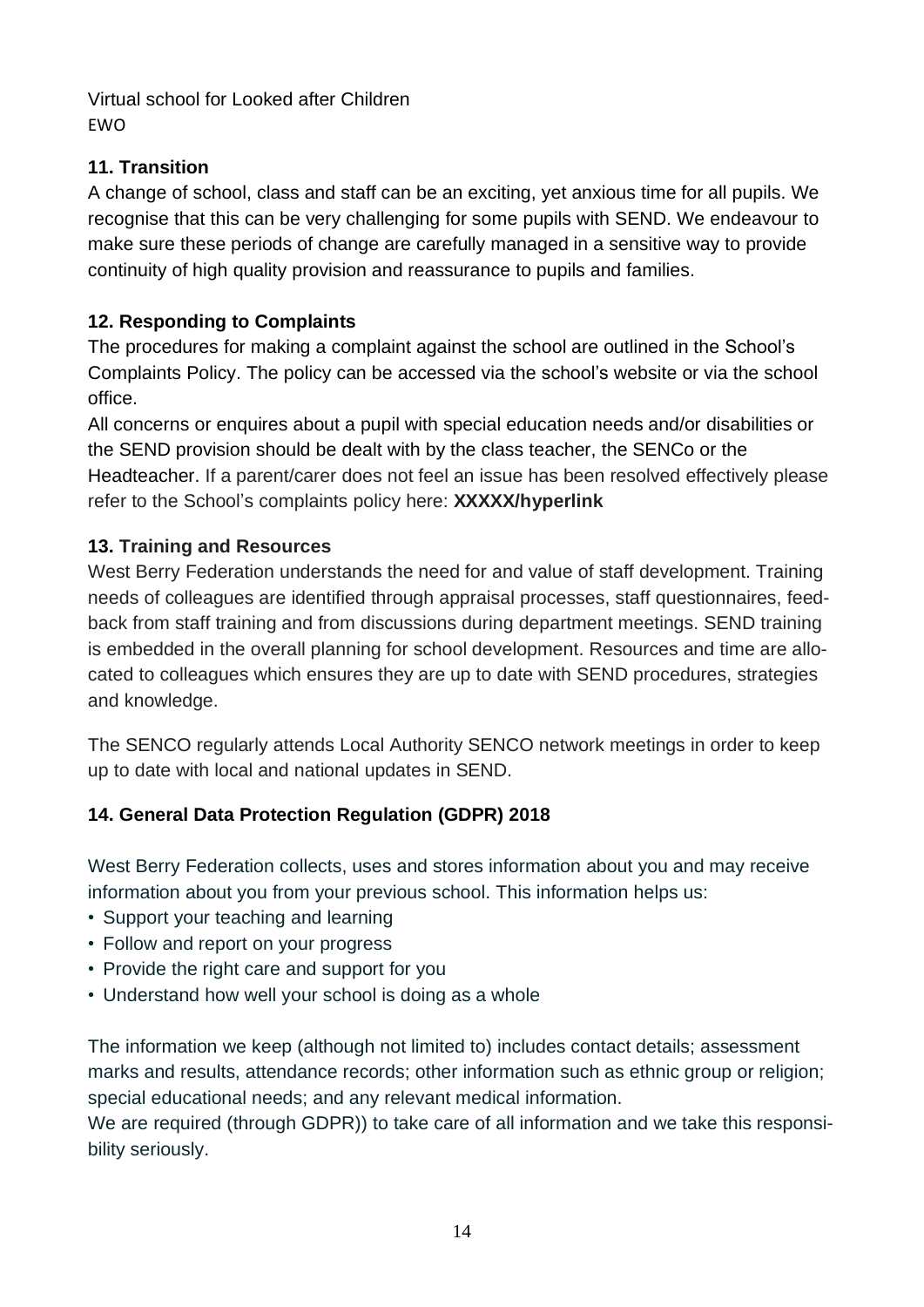We will not give information about you to anyone outside the school without your consent unless the law and our rules permit it. We are required by law to pass some of your information to the Local Authority (LA), and the Department for Education (DfE).

If you require more information about how the Local Authority store this data, you can visit the following website:

#### <https://new.devon.gov.uk/keepingdevonsdata/education-and-learning/>

Please also refer to Xxx School's Privacy Notice on our school website

# **\*\*School to add GDPR information as appropriate to setting**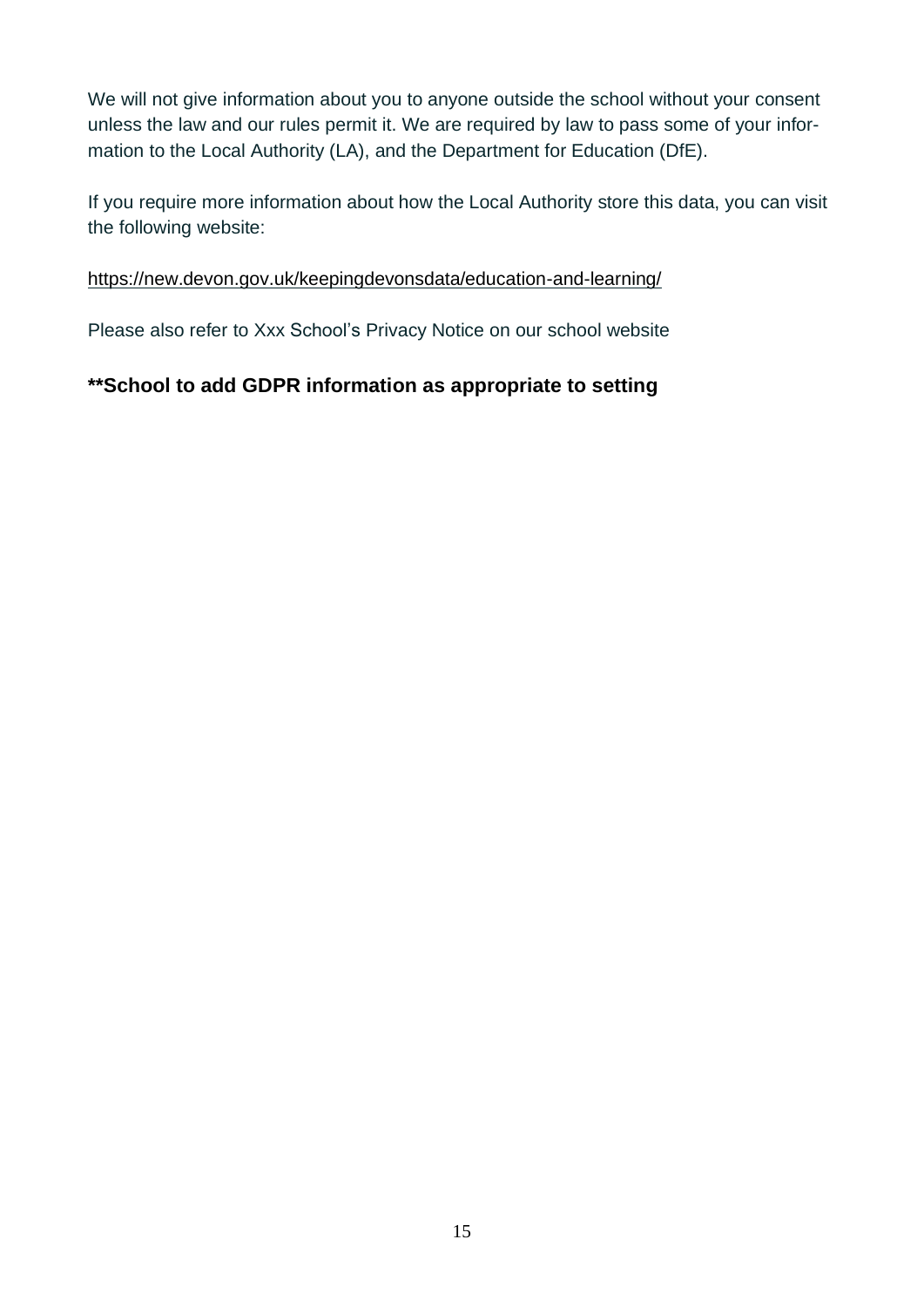**Appendix 1** – School SEND Information Report

Available on school website:

www.westberryfederation.org.uk/policies

# **Appendix 2**

Details of assessment tools and materials used in West Berry Federation. These may include the following:

- Foundation Stage Profile
- SATs and Optional SATs results
- Year 1 phonics Screening Check
- Young's Parallel Spelling Test
- Salford Sentence Reading Test
- Phonic check-lists
- High Frequency word check-lists (reading and spelling)
- Detailed records of work
- Results of standardised and diagnostic tests
- Behaviour charts
- Emotional Literacy Support Assistant, (ELSA)social skills assessments and other social and communication assessments as required
- skills assessments
- Observations made by teacher / teaching assistant / other members of staff
- Pupil comments / opinions on progress (where appropriate)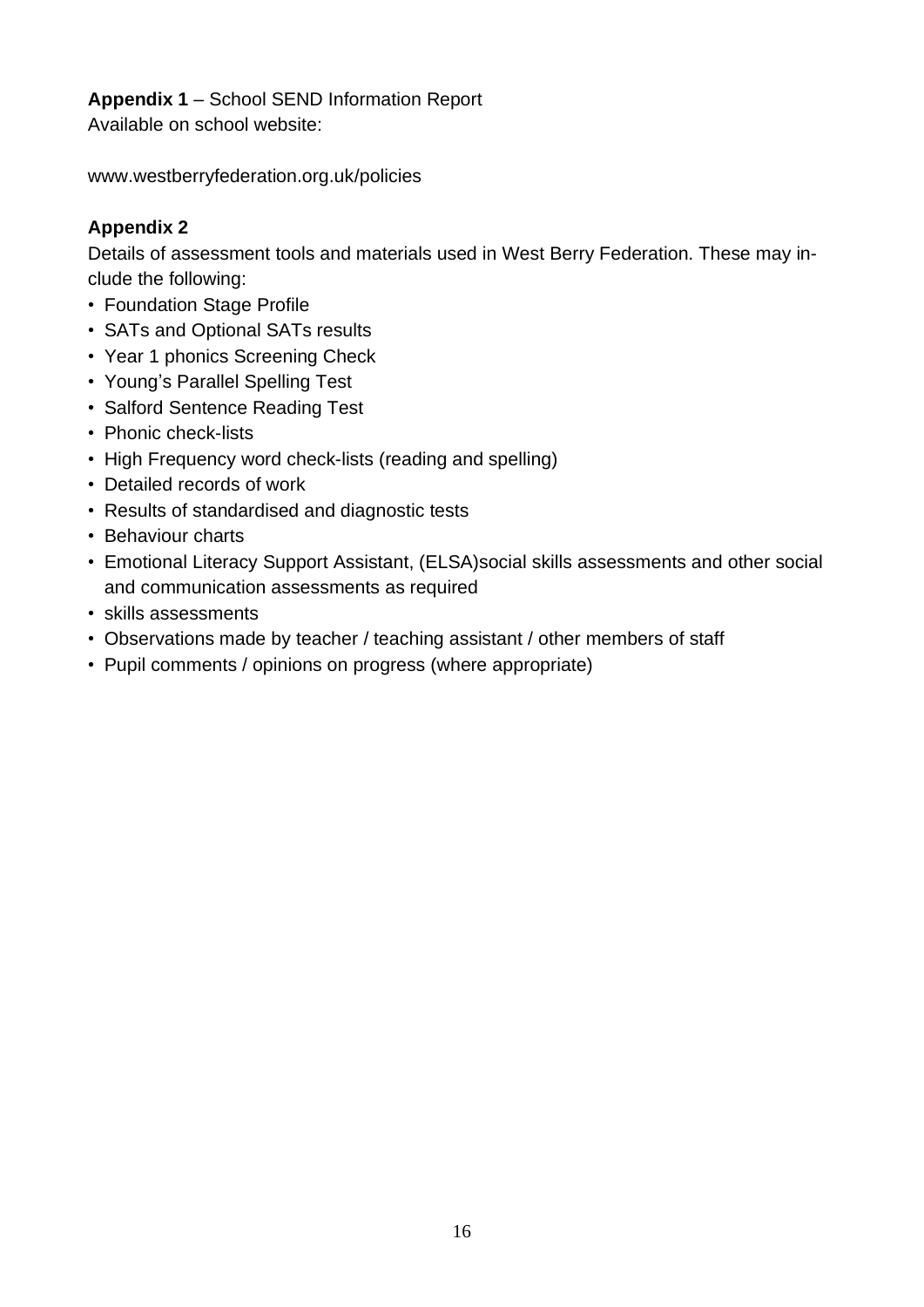#### **Appendix 3**



#### **The Graduated Approach**

| <b>Assess</b> | In identifying a pupil as needing SEN support the class teacher, working with the SENCo,<br>should carry out a clear analysis of the pupil's needs. This should draw on the teacher's as-<br>sessment and experience of the pupil, their previous progress and attainment, as well as in-<br>formation gathered from other areas of the school.<br>The pupil's development in comparison to their peers and national data should also be con-<br>$\bullet$<br>sidered along with the parent's views and experience, the pupil's views and, if relevant, ad-<br>vice from external support services. These will be recorded on a My Plan (or individual<br>school equivalent). The school and parents/carers will meet, where appropriate, with other<br>agencies including those from Health and Social Care to create and up-date the My Plan.<br>This assessment will be reviewed regularly to ensure support and intervention are matched<br>$\bullet$<br>to need, barriers to learning are identified and overcome so that a clear picture of the inter-<br>ventions put in place and their impact is developed. With some areas of SEN, the most relia-<br>ble method of developing a more accurate picture of need will be the way in which the pupil<br>responds to an intervention. |
|---------------|---------------------------------------------------------------------------------------------------------------------------------------------------------------------------------------------------------------------------------------------------------------------------------------------------------------------------------------------------------------------------------------------------------------------------------------------------------------------------------------------------------------------------------------------------------------------------------------------------------------------------------------------------------------------------------------------------------------------------------------------------------------------------------------------------------------------------------------------------------------------------------------------------------------------------------------------------------------------------------------------------------------------------------------------------------------------------------------------------------------------------------------------------------------------------------------------------------------------------------------------------------------------------------------------|
|---------------|---------------------------------------------------------------------------------------------------------------------------------------------------------------------------------------------------------------------------------------------------------------------------------------------------------------------------------------------------------------------------------------------------------------------------------------------------------------------------------------------------------------------------------------------------------------------------------------------------------------------------------------------------------------------------------------------------------------------------------------------------------------------------------------------------------------------------------------------------------------------------------------------------------------------------------------------------------------------------------------------------------------------------------------------------------------------------------------------------------------------------------------------------------------------------------------------------------------------------------------------------------------------------------------------|